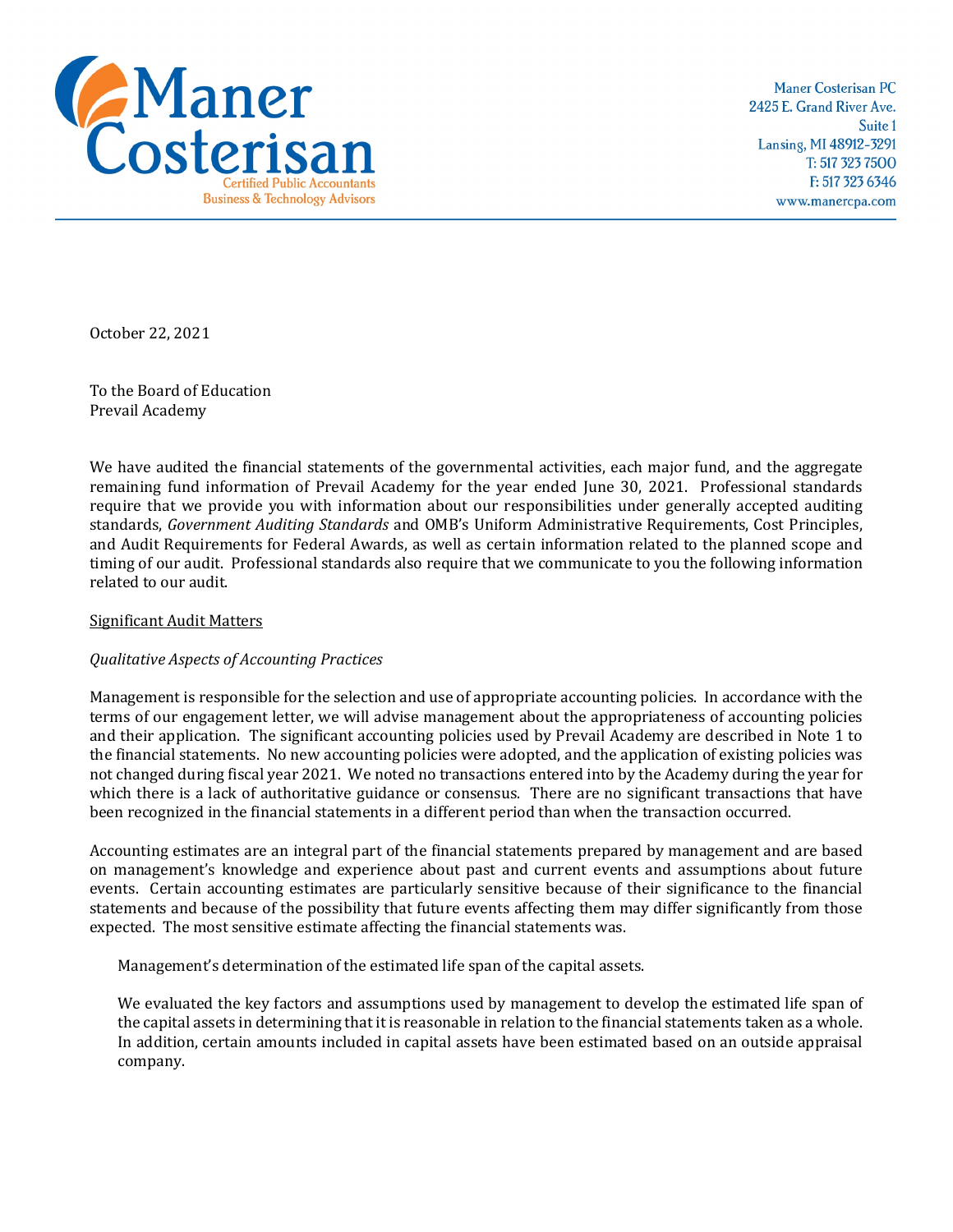Certain financial statement disclosures are particularly sensitive because of their significance to financial statement users. We did not identify any sensitive disclosures.

The financial statement disclosures are neutral, consistent, and clear.

# *Difficulties Encountered in Performing the Audit*

We encountered no significant difficulties in dealing with management in performing and completing our audit.

## *Corrected and Uncorrected Misstatements*

Professional standards require us to accumulate all misstatements identified during the audit, other than those that are clearly trivial, and communicate them to the appropriate level of management. Management has corrected all such misstatements. In addition, none of the misstatements detected as a result of audit procedures and corrected by management were material, either individually or in the aggregate, to the financial statements taken as a whole.

## *Disagreements with Management*

For purposes of this letter, a disagreement with management is a financial accounting, reporting, or auditing matter, whether or not resolved to our satisfaction, that could be significant to the financial statements or the auditor's report. We are pleased to report that no such disagreements arose during the course of our audit.

## *Management Representations*

We have requested certain representations from management that are included in the management representation letter dated October 22, 2021.

## *Management Consultations with Other Independent Accountants*

In some cases, management may decide to consult with other accountants about auditing and accounting matters, similar to obtaining a "second opinion" on certain situations. If a consultation involves application of an accounting principle to the Academy's financial statements or a determination of the type of auditor's opinion that may be expressed on those statements, our professional standards require the consulting accountant to check with us to determine that the consultant has all the relevant facts. To our knowledge, there were no such consultations with other accountants.

## *Other Audit Findings or Issues*

We generally discuss a variety of matters, including the application of accounting principles and auditing standards, with management each year prior to retention as the Academy's auditors. However, these discussions occurred in the normal course of our professional relationship and our responses were not a condition to our retention.

## Other Matters

We applied certain limited procedures to the required supplementary information (RSI) which are required and supplement the basic financial statements. Our procedures consisted of inquiries of management regarding the methods of preparing the information and comparing the information for consistency with management's responses to our inquiries, the basic financial statements, and other knowledge we obtained during our audit of the basic financial statements. We did not audit the RSI and do not express an opinion or provide any assurance on the RSI.